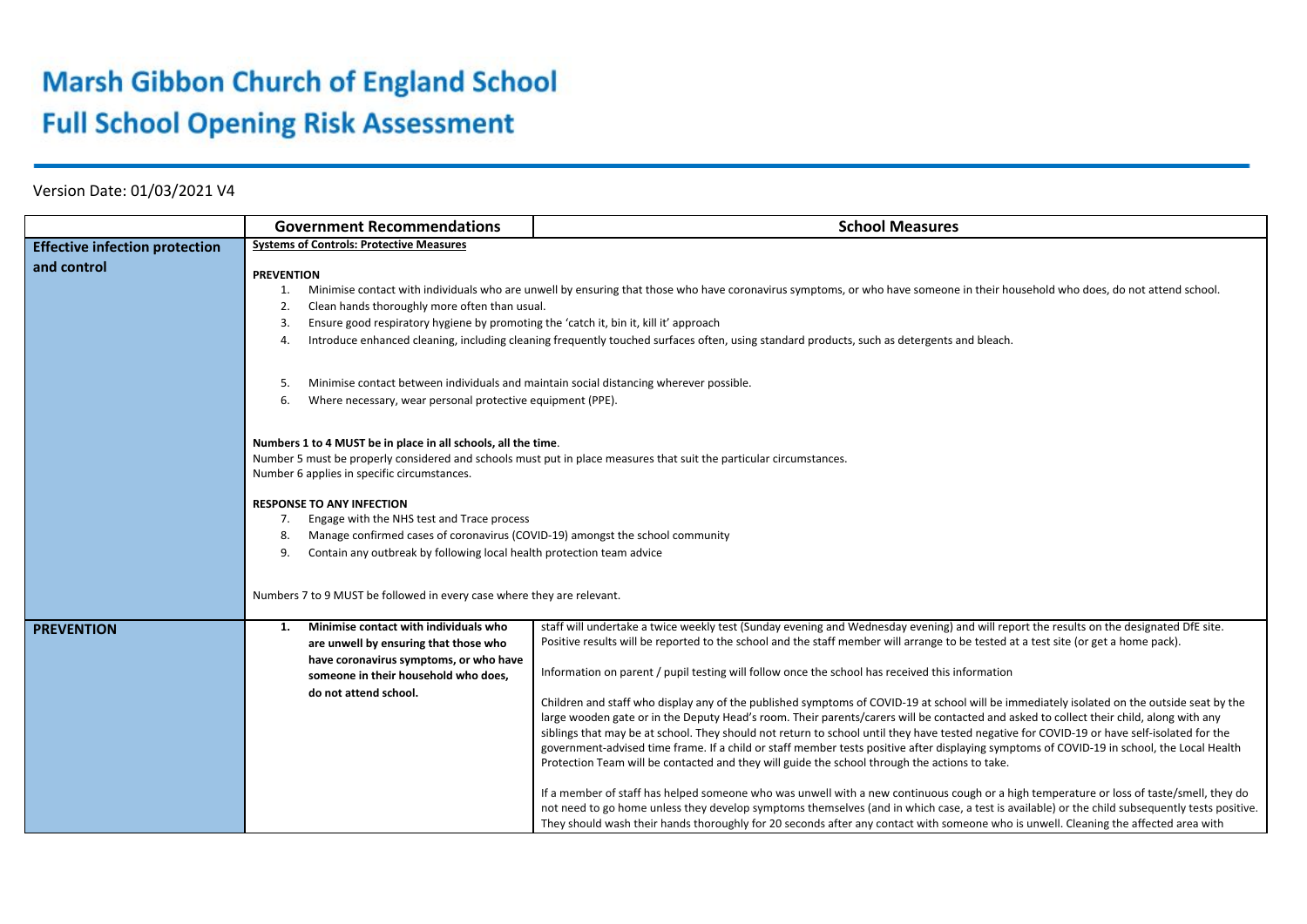|    |                                                                                                           | disinfectant after someone with symptoms has left will reduce the risk of passing the infection on to other people. PPE is available for staff to<br>use in this instance and should be disposed of in a sealed bag as soon as it has been used.                                                                                                                                                                                                                                                                                 |
|----|-----------------------------------------------------------------------------------------------------------|----------------------------------------------------------------------------------------------------------------------------------------------------------------------------------------------------------------------------------------------------------------------------------------------------------------------------------------------------------------------------------------------------------------------------------------------------------------------------------------------------------------------------------|
|    |                                                                                                           | Children and staff will not attend school if they or a member of their household has any of the published symptoms of COVID-19: a high<br>temperature, a new continuous cough or a loss of taste or smell. Children and staff will be able to access a test for COVID-19, confirming<br>whether they can return to school if testing negative or isolating at home if testing positive. Information about how to book a test can be<br>found at https://www.gov.uk/guidance/coronavirus-covid-19-getting-tested.                 |
|    |                                                                                                           |                                                                                                                                                                                                                                                                                                                                                                                                                                                                                                                                  |
| 2. | Clean hands thoroughly more often than<br>usual.                                                          | Staff will encourage and supervise regular hand washing at key points throughout the day (entry into school, transfer between environments,<br>before and after consuming food, before going home as well as after sneezing or coughing). Time will be spent teaching hand washing routine<br>on the first day of term.                                                                                                                                                                                                          |
|    |                                                                                                           | Everyone will wash hands thoroughly for 20 seconds with running water and soap and dry them thoroughly or use alcohol hand rub or<br>sanitiser ensuring that all parts of the hands are covered.                                                                                                                                                                                                                                                                                                                                 |
|    |                                                                                                           | Sanitiser will be placed at entry points to rooms, the photocopier and stations will be set up outside so that sanitiser can be easily accessible.                                                                                                                                                                                                                                                                                                                                                                               |
|    |                                                                                                           | Priority is given to washing hands over using sanitiser. Use of sanitiser by children will be supervised given risks around ingestion.                                                                                                                                                                                                                                                                                                                                                                                           |
|    |                                                                                                           | Visitors into the school building will be required to wash their hands immediately and/or use sanitiser.                                                                                                                                                                                                                                                                                                                                                                                                                         |
| 3. | Ensure good respiratory hygiene by                                                                        | Staff will ensure good respiratory hygiene by promoting the 'catch it, bin it, kill it' approach                                                                                                                                                                                                                                                                                                                                                                                                                                 |
|    | promoting the 'catch it, bin it, kill it'<br>approach                                                     | Lidded bins are located in each classroom, and the offices where used tissues are to be placed.                                                                                                                                                                                                                                                                                                                                                                                                                                  |
|    |                                                                                                           | Tissues will be readily available for people to use. Any used tissues will be placed in a lidded bin and these will be emptied at the end of each<br>day. If they become full during the day, a member of staff will empty them. They will wear gloves and tie the bag before removing it from the<br>bin. It will be placed immediately in the school bin outside. Deputy Head to monitor the stock levels of tissues weekly and order more as and<br>when they are required.                                                   |
| 4. | Introduce enhanced cleaning, including                                                                    | Each classroom will have a cleaning pack consisting of; anti-bac spray, cloths, disposable gloves and anti-bac wipes.                                                                                                                                                                                                                                                                                                                                                                                                            |
|    | cleaning frequently touched surfaces<br>often, using standard products, such as<br>detergents and bleach. | Tables and surfaces will be cleaned before and after children eat by a member of staff. Door handles/push areas on doors and taps (in<br>classrooms and toilets) will also be cleaned during the day by a member of staff in line with the cleaning routine list. For some children with<br>increased risk (clinically vulnerable), their work area will be cleaned more frequently by a member of staff. Any members of staff who are<br>wiping surfaces during the school day will be provided with disposable gloves to wear. |
|    |                                                                                                           | Admin staff to monitor stock levels of sanitiser, anti-bac spray and wipes, cloths, disposable gloves weekly and order as necessary. Staff to<br>inform admin staff if they are running low.                                                                                                                                                                                                                                                                                                                                     |
|    |                                                                                                           | Toilets will be allocated to each year group. The number of children permitted in the toilets at any given time will be limited. To manage this,<br>a system of monitoring will be established and practised within each social bubble so all are aware of the requirements.                                                                                                                                                                                                                                                     |
|    |                                                                                                           | Cleaning routine lists will be distributed to each bubble with tasks being signed and time noted when they are completed.                                                                                                                                                                                                                                                                                                                                                                                                        |
|    |                                                                                                           | Additional cleaning will be provided by the contracted cleaners, Clean Genie who will undertake a mid-day clean of toilets and central areas.<br>An open log will be maintained between school and Clean Genie so that any additional cleaning requirements can be communicated quickly<br>and acted upon.                                                                                                                                                                                                                       |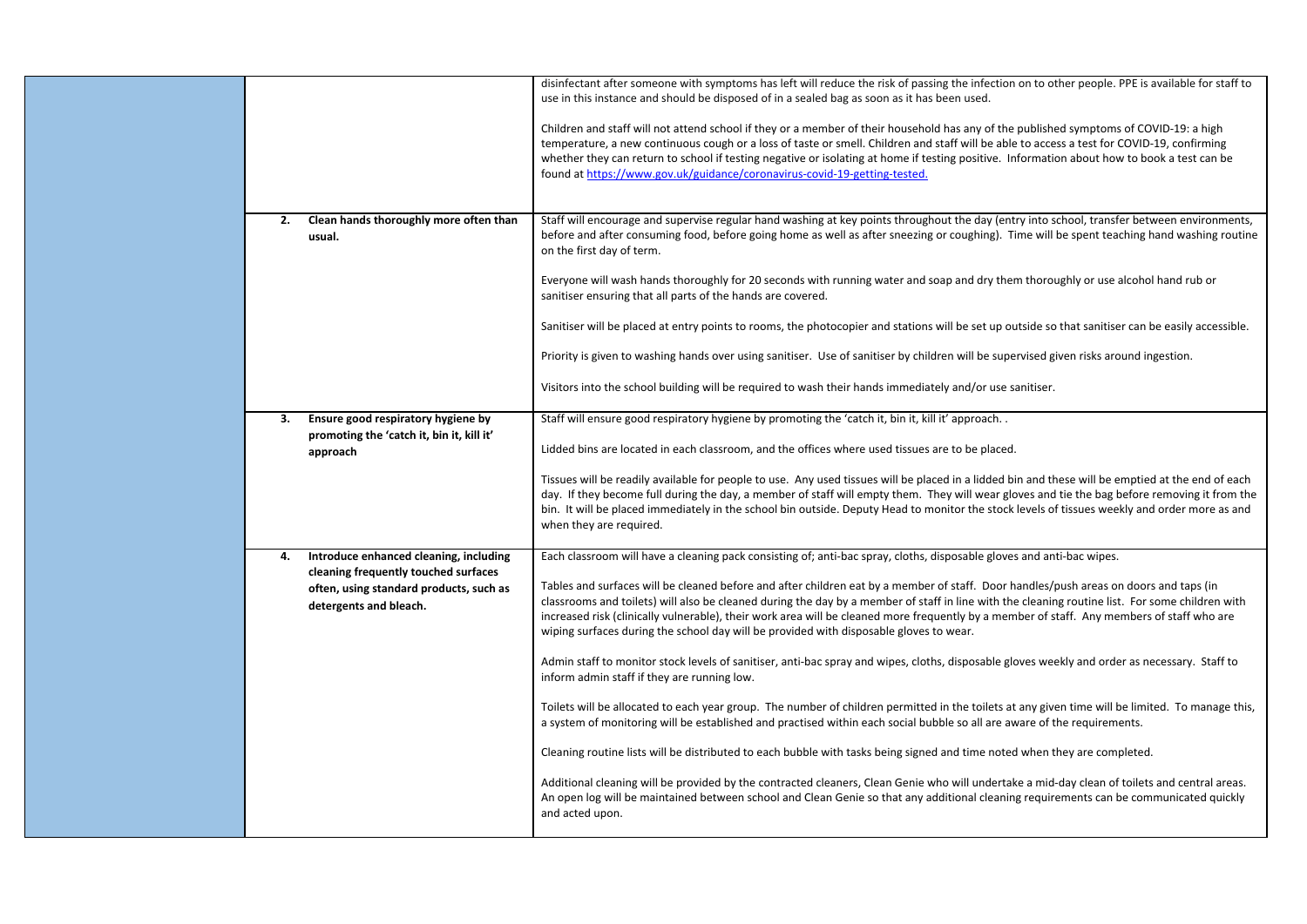|    |                                                               | Our main cleaners will clean the whole school at the end of the school day.                                                                                                                                                                                                                                                                                                                                                                                                                                                                                                            |
|----|---------------------------------------------------------------|----------------------------------------------------------------------------------------------------------------------------------------------------------------------------------------------------------------------------------------------------------------------------------------------------------------------------------------------------------------------------------------------------------------------------------------------------------------------------------------------------------------------------------------------------------------------------------------|
| 5. | Minimise contact between individuals and                      | Contact and mixing between all children and adults will be minimised as much as possible. It is understood that contact will occur between                                                                                                                                                                                                                                                                                                                                                                                                                                             |
|    | maintain social distancing wherever                           | children but contact between children and adults/adults and adults will be controlled and minimised as much as possible.                                                                                                                                                                                                                                                                                                                                                                                                                                                               |
|    | possible.                                                     | Class bubbles will continue. Class bubbles will remain separated from other groups whilst at school to reduce mixing. Breaks, lunch and other<br>movement around school will be monitored and staggered to reduce mixing.                                                                                                                                                                                                                                                                                                                                                              |
|    |                                                               | Pick-up and drop-off times are staggered to prevent large groups arriving on the school site at any given time. Social distancing will be<br>encouraged through communication. Parents will not enter the school building unless by prior appointment.                                                                                                                                                                                                                                                                                                                                 |
|    |                                                               | Classrooms have been prepared to allow for distancing between adults and children where possible. There will not be carpet areas in KS2<br>classrooms due to class sizes and number of children in each social bubble. Tables (where possible) will be placed side by side to reduce the<br>possibility of children facing each other. Classrooms will be well ventilated with doors and windows open where possible and safe.                                                                                                                                                         |
|    |                                                               | Children will keep their personal belongings with them (water bottles). Lunch boxes will be allocated to certain areas for each bubble. Book<br>bags will be brought into school once a week and will be placed in individual drawers and children will only touch these to take things out or<br>place them inside. We will not provide beakers/cups for children to have drinks from. Water bottles can be refilled throughout the day from<br>a jug in the classroom. Children will have access to their own stationery and equipment that they will not share with other children. |
|    |                                                               | Outdoor spaces (playground and field) will be split into zones to prevent mixing. Only 2 x bubbles will be outside in the same area at any given<br>time. Separate balls for each bubble.                                                                                                                                                                                                                                                                                                                                                                                              |
|    |                                                               | Staff should not engage in conversations with parents at the beginning and end of the school day. Parents have been asked to either phone or<br>email the office. Staff will then get back in touch with parents within 24 hours.                                                                                                                                                                                                                                                                                                                                                      |
|    |                                                               | When possible, staff will remain in their staff bubble. They will ensure they maintain a 2 metre distance with staff who are not in their<br>bubble. Only 4 people should be in the staffroom whilst maintaining social distancing. Whenever possible, PPA will be taken at home. Staff<br>should be vigilant and wipe down anything they have used (e.g. kettle, dishwasher handle). Hot drinks must be made in a cup with a lid on so<br>that they can be consumed outside of the staffroom.                                                                                         |
|    |                                                               | Staff meetings will be held outside or remotely. Governor meetings will be held remotely to minimise groups of adults meeting together. Any<br>training provided by people outside of school (e.g. safeguarding, first aid) will also be held remotely.                                                                                                                                                                                                                                                                                                                                |
| 6. | Where necessary, wear personal protective<br>equipment (PPE). | All adults will wear masks in confined spaces or when they cannot socially distance. For example in corridors. Staff should bring in their own<br>masks; however a supply will be available in school when required.                                                                                                                                                                                                                                                                                                                                                                   |
|    |                                                               | If a child, young person or other learner becomes unwell with symptoms of coronavirus while in school and needs direct personal care until<br>they can return home, PPE should be worn by the supervising adult. If contact with the child or young person is necessary, then disposable<br>gloves, a disposable apron and a fluid-resistant surgical face mask should be worn by the supervising adult. If a risk assessment determines<br>that there is a risk of splashing to the eyes, for example from coughing, spitting, or vomiting, then eye protection should also be worn.  |
|    |                                                               | The school has obtained PPE from the local authority for use in school. Children and staff will not be required to wear PPE for the majority of<br>scenarios at school.                                                                                                                                                                                                                                                                                                                                                                                                                |
|    |                                                               | Staff who are supervising toileting will wear PPE as normally practised, such as gloves and an apron.                                                                                                                                                                                                                                                                                                                                                                                                                                                                                  |
|    |                                                               | When staff are cleaning tables or emptying bins, gloves will be provided and should be worn. These will be disposed of after use.                                                                                                                                                                                                                                                                                                                                                                                                                                                      |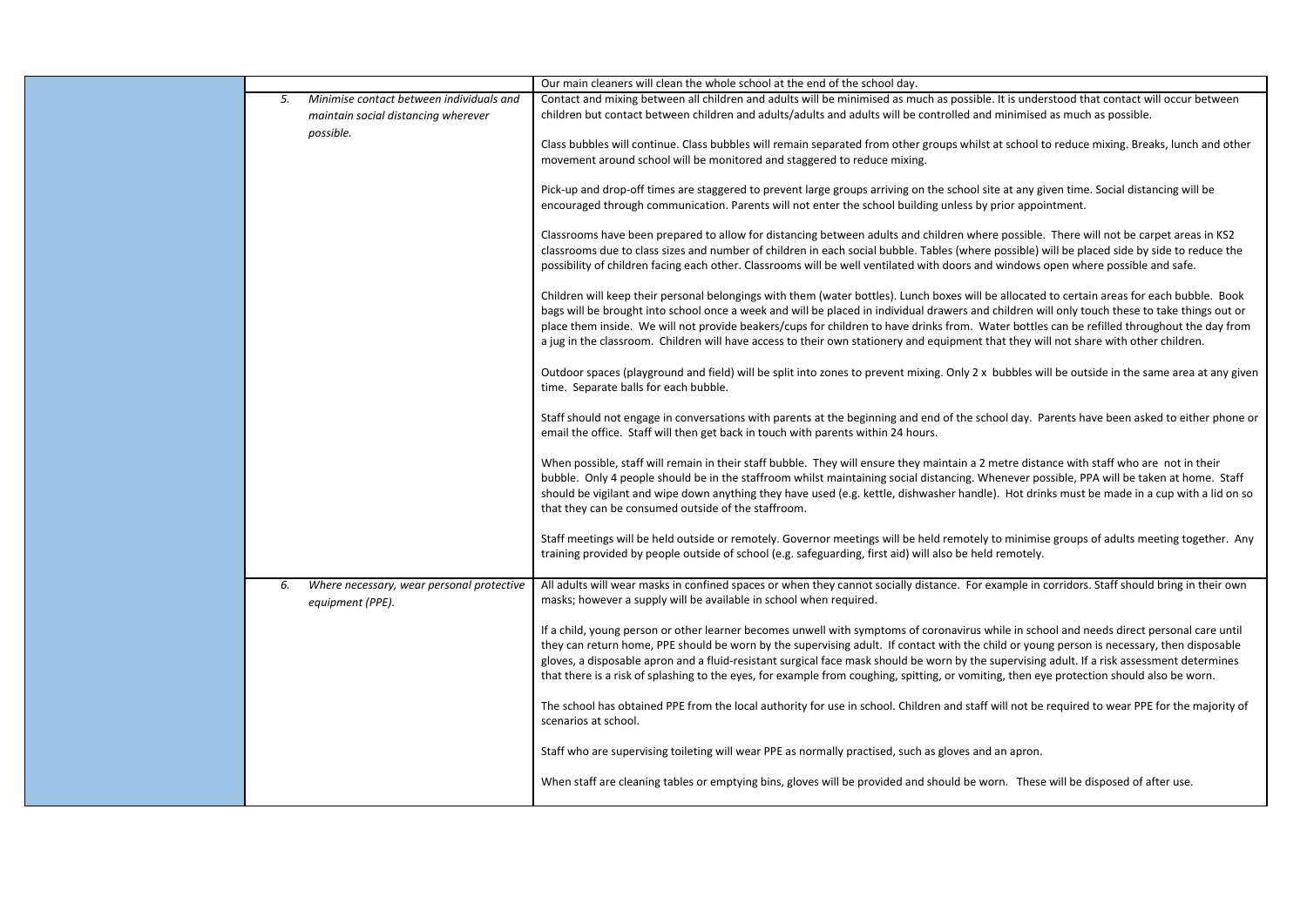|                                  |                                                                                                                                                                   | Each classroom will have its own first aid kit. When staff are administering basic first aid, they will wear gloves and encourage children to carry<br>out as much of the first aid as possible themselves. For more serious first aid treatment, Gareth Owens, our leading paediatric first aider, will<br>administer first aid and wear full PPE if necessary. First aid waste will be disposed of separately and safely.<br>Where a child is displaying published symptoms of COVID-19 at school, the member of staff who is supervising this child in isolation will wear<br>full PPE as advised in government guidelines. This is the PPE that has been supplied by the County Council. Staff using this PPE should follow<br>the guidance issued by County Council.<br>Staff to wear masks during drop off/collection times.<br>Staff to wear masks in central areas such as photocopier room<br>Staff can wear masks in classroom if they wish to |
|----------------------------------|-------------------------------------------------------------------------------------------------------------------------------------------------------------------|----------------------------------------------------------------------------------------------------------------------------------------------------------------------------------------------------------------------------------------------------------------------------------------------------------------------------------------------------------------------------------------------------------------------------------------------------------------------------------------------------------------------------------------------------------------------------------------------------------------------------------------------------------------------------------------------------------------------------------------------------------------------------------------------------------------------------------------------------------------------------------------------------------------------------------------------------------|
| <b>RESPONSE TO ANY INFECTION</b> | Engage with the NHS test and Trace<br>7.<br>process                                                                                                               | If members of the school community (staff, parents, governors) are contacted by NHS test and trace they will inform the school and follow the<br>recommended actions. A record will be kept in school detailing who has been contacted and relevant dates.<br>Any visitors to school, including specialist providers, will be asked to sign in and out so that we can keep a record of who was on school<br>premises, when and for how long. A record of which staff have been in on a set day will be kept by the office<br>School will follow the flow-chart of actions which has been distributed by PHE South East Thames Valley Protection Team. This will be located<br>in the school office and the disabled toilet. See copy attached.                                                                                                                                                                                                           |
|                                  | Manage confirmed cases of coronavirus<br>8.<br>(COVID-19) amongst the school<br>community                                                                         | Communication to the school community will follow guidelines and template letters provided by Buckinghamshire Council.<br>Members of staff should not discuss cases with members of the public or wider school community. Any liaison with the media will follow the<br>processes set out in the school emergency plan.<br>School will follow any local health protection team advice and seek information from them when needed.                                                                                                                                                                                                                                                                                                                                                                                                                                                                                                                        |
|                                  | Contain any outbreak by following local<br>9.<br>health protection team advice                                                                                    |                                                                                                                                                                                                                                                                                                                                                                                                                                                                                                                                                                                                                                                                                                                                                                                                                                                                                                                                                          |
| <b>Attendance</b>                | School attendance will be mandatory again from the<br>beginning of the autumn term. The usual rules on                                                            | Usual attendance practice will resume.                                                                                                                                                                                                                                                                                                                                                                                                                                                                                                                                                                                                                                                                                                                                                                                                                                                                                                                   |
|                                  | school attendance will apply, including:                                                                                                                          | Any child whose attendance dips below 95% will trigger a meeting to discuss attendance and set targets.                                                                                                                                                                                                                                                                                                                                                                                                                                                                                                                                                                                                                                                                                                                                                                                                                                                  |
|                                  | Parents' duty to ensure their child attends<br>$\bullet$<br>regularly at school where the child is a<br>registered pupil at school and they are of                | Parents who choose not to send their children back to school will be reported to the local authority and sanctions may be imposed.                                                                                                                                                                                                                                                                                                                                                                                                                                                                                                                                                                                                                                                                                                                                                                                                                       |
|                                  | compulsory school age.<br>Schools' responsibilities to record                                                                                                     | Pupils who were previously shielding or self-isolating will be identified and contact made with parents to discuss the processes within school if<br>needed.                                                                                                                                                                                                                                                                                                                                                                                                                                                                                                                                                                                                                                                                                                                                                                                             |
|                                  | attendance and follow up absence.<br>The availability to issue sanctions,<br>including fixed penalty notices in line with<br>local authorities' codes of conduct. | If a child is absent due to track and trace or self-isolation or positive COVID-19 test result, school will maintain regular contact with the family.                                                                                                                                                                                                                                                                                                                                                                                                                                                                                                                                                                                                                                                                                                                                                                                                    |
| <b>Children with an EHCP</b>     | Additional controls for adults who provide 1:1                                                                                                                    | Each child with an EHCP will have an individual risk assessment carried out by the SEN Lead, including evacuation plans where necessary.                                                                                                                                                                                                                                                                                                                                                                                                                                                                                                                                                                                                                                                                                                                                                                                                                 |
|                                  | supervision for children with EHCPs                                                                                                                               | All adults working with 1:1 children to sit alongside and not in front of the child.<br>Adults providing 1:1 to have their own set of equipment e.g. pens/pencils.<br>Adults providing high levels of 1:1 care, where social distance cannot be maintained to have the option of wearing a visor.<br>Intimate care plan to be followed by any child requiring intimate care.<br>Any external visitors entering school to support children with their EHCP requirements to be given a copy of this risk assessment by the SEN<br>lead.                                                                                                                                                                                                                                                                                                                                                                                                                    |
| <b>School Workforce</b>          | All staff should be available for work from the start of<br>the Autumn term.                                                                                      | Where a member of staff becomes unwell (for reasons other than COVID-19) and is unable to come to work, they will inform the Deputy<br>Headteacher and cover will be organised.                                                                                                                                                                                                                                                                                                                                                                                                                                                                                                                                                                                                                                                                                                                                                                          |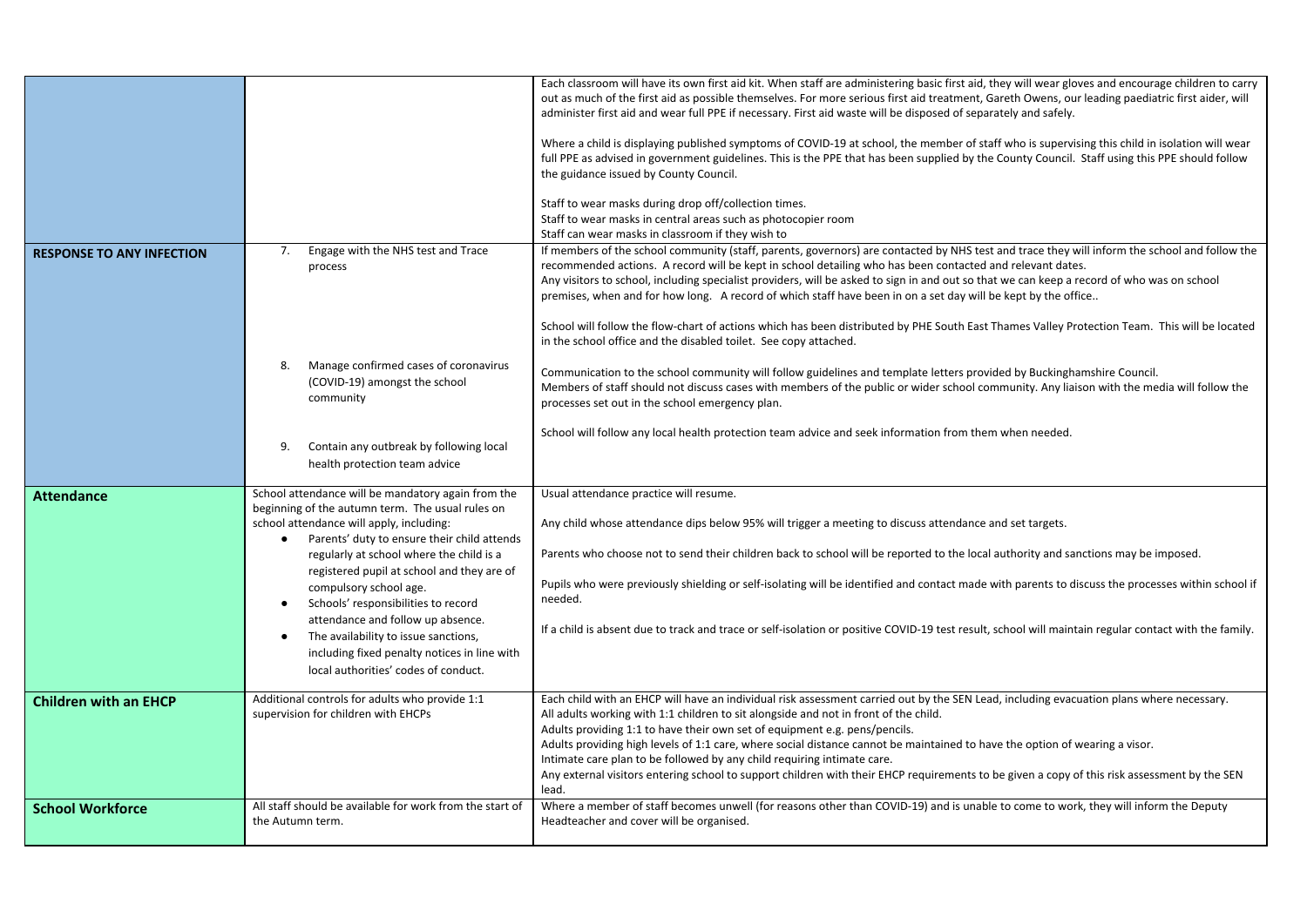|                                   |                                                                                                                | This risk assessment will be individualised for staff who were previously shielding or have underlying medical conditions in order to facilitate a                                                                                                                                                                                                                                                                                                                        |
|-----------------------------------|----------------------------------------------------------------------------------------------------------------|---------------------------------------------------------------------------------------------------------------------------------------------------------------------------------------------------------------------------------------------------------------------------------------------------------------------------------------------------------------------------------------------------------------------------------------------------------------------------|
|                                   |                                                                                                                | reduced risk for them to return to work.                                                                                                                                                                                                                                                                                                                                                                                                                                  |
|                                   |                                                                                                                | At times, it may be necessary for a member of staff to support in a different bubble within school. In this instance, a distance of 2m will be<br>upheld and staff should take extra precautions such as frequent hand washing/sanitising and cleaning surfaces they come into contact with.<br>Staff will also ensure they have their own equipment as needed to reduce the need for sharing. Where possible, lessons will take place<br>outside in these circumstances. |
| <b>First Aid Provision</b>        | Smooth operation of first aid.                                                                                 | The staff on site are aware of who the first aiders are.                                                                                                                                                                                                                                                                                                                                                                                                                  |
|                                   |                                                                                                                | First Aid boxes in year group.                                                                                                                                                                                                                                                                                                                                                                                                                                            |
|                                   |                                                                                                                | Staff in rooms can administer basic first aid.<br>All reporting on individual sheets so that not one book is used.                                                                                                                                                                                                                                                                                                                                                        |
|                                   |                                                                                                                | First Aider will wear PPE if required to administer higher level of first aid                                                                                                                                                                                                                                                                                                                                                                                             |
|                                   |                                                                                                                | PPE stored in the Deputy Head's office.                                                                                                                                                                                                                                                                                                                                                                                                                                   |
| <b>Catering</b>                   | Kitchens will be fully open from the start of the                                                              | Hot Meals will be provided by the school meal provider (Freshstart). EYFS and KS1 will sit in the hall for their lunch. KS2 will sit in their                                                                                                                                                                                                                                                                                                                             |
|                                   | autumn term and normal legal requirements will                                                                 | classrooms to have lunch. KS2 hot meals will be brought to the children in appropriate packaging.                                                                                                                                                                                                                                                                                                                                                                         |
|                                   | apply about provision of food to all pupils who want<br>it, including those eligible for benefits-related free | When the weather becomes hotter, having lunch outside will be considered.                                                                                                                                                                                                                                                                                                                                                                                                 |
|                                   | school meals or universal infant free school meals.                                                            |                                                                                                                                                                                                                                                                                                                                                                                                                                                                           |
|                                   |                                                                                                                |                                                                                                                                                                                                                                                                                                                                                                                                                                                                           |
| <b>Educational Visits</b>         | In the spring term schools cannot resume                                                                       | We will not be undertaking any educational visits for the remainder of the spring term We will wait to be informed by the CountyCouncil as                                                                                                                                                                                                                                                                                                                                |
|                                   | non-overnight domestic educational visits.                                                                     | to when they can resume.                                                                                                                                                                                                                                                                                                                                                                                                                                                  |
| <b>Extra-Curricular Provision</b> | Schools should consider resuming any breakfast and                                                             | Breakfast club will resume in the Spring term and will be led by S4A. Please see their specific risk assessment for more information.                                                                                                                                                                                                                                                                                                                                     |
|                                   | after-school provision, where possible, from the start                                                         |                                                                                                                                                                                                                                                                                                                                                                                                                                                                           |
|                                   | of the autumn term. Schools may need to respond                                                                |                                                                                                                                                                                                                                                                                                                                                                                                                                                                           |
|                                   | flexibly and build this up over time.                                                                          |                                                                                                                                                                                                                                                                                                                                                                                                                                                                           |
|                                   | Schools should consider updating their behaviour                                                               | Behaviour:                                                                                                                                                                                                                                                                                                                                                                                                                                                                |
| <b>Behaviour Expectations</b>     | policies with any new rules/policies, and consider                                                             | Staff will continue to follow the school's behaviour policy, focusing on praise to encourage positive behaviours. Should a member of staff be                                                                                                                                                                                                                                                                                                                             |
|                                   | how to communicate rules/policies clearly and                                                                  | dealing with a more serious behaviour concern, they will need to ensure the safety of the other children in their group, separating them with                                                                                                                                                                                                                                                                                                                             |
|                                   | consistently to staff, pupils and parents, setting clear,                                                      | support from the other adult in the group, and, if necessary, will call for support from the Deputy / Headteacher. The child will then be asked                                                                                                                                                                                                                                                                                                                           |
|                                   | reasonable and proportionate expectations of pupil<br>behaviour.                                               | to wait in the seating area outside the school office and the child's parents will be contacted, who will be asked to collect their child if the<br>child's behaviour does not improve.                                                                                                                                                                                                                                                                                   |
|                                   |                                                                                                                |                                                                                                                                                                                                                                                                                                                                                                                                                                                                           |
| Wellbeing                         | Schools should consider the provision of pastoral and                                                          | Children and young people react, in part, to what they see from the adults around them. When adults, parents and carers deal with a situation                                                                                                                                                                                                                                                                                                                             |
|                                   | extra-curricular activities to all pupils designed to:                                                         | calmly and confidently, they can provide the best support for their children and young people. Adults, parents and carers can be more                                                                                                                                                                                                                                                                                                                                     |
|                                   | Support the rebuilding of friendships and<br>$\bullet$                                                         | supportive to others around them, especially children, when they are better prepared.                                                                                                                                                                                                                                                                                                                                                                                     |
|                                   | social engagement<br>Address and equip pupils to respond to<br>$\bullet$                                       | See guidance on how to look after your mental health and wellbeing during the coronavirus (COVID-19) pandemic or visit Every Mind                                                                                                                                                                                                                                                                                                                                         |
|                                   | issues linked to coronavirus (COVID-19)                                                                        | Matters for clear advice and actions to take care of your mental health and wellbeing.                                                                                                                                                                                                                                                                                                                                                                                    |
|                                   | Support pupils with approaches to<br>$\bullet$                                                                 |                                                                                                                                                                                                                                                                                                                                                                                                                                                                           |
|                                   | improving their physical and mental                                                                            | Children and young people may respond to stress in different ways. Signs may be emotional (for example, they may be upset, distressed,                                                                                                                                                                                                                                                                                                                                    |
|                                   | wellbeing                                                                                                      | anxious, angry or agitated), behavioural (for example, they may become more clingy or more withdrawn, or they may wet the bed), or<br>physical (for example, they may experience stomach aches).                                                                                                                                                                                                                                                                          |
|                                   |                                                                                                                |                                                                                                                                                                                                                                                                                                                                                                                                                                                                           |
|                                   |                                                                                                                | Look out for any changes in their behaviour. Children and young people may feel less anxious if they are able to express and communicate                                                                                                                                                                                                                                                                                                                                  |
|                                   |                                                                                                                | their feelings in a safe and supportive environment.                                                                                                                                                                                                                                                                                                                                                                                                                      |
|                                   |                                                                                                                | MindEd is a free online educational resource on children and young people's mental health for all adults, which can support parents and                                                                                                                                                                                                                                                                                                                                   |
|                                   |                                                                                                                | carers through these exceptional circumstances.                                                                                                                                                                                                                                                                                                                                                                                                                           |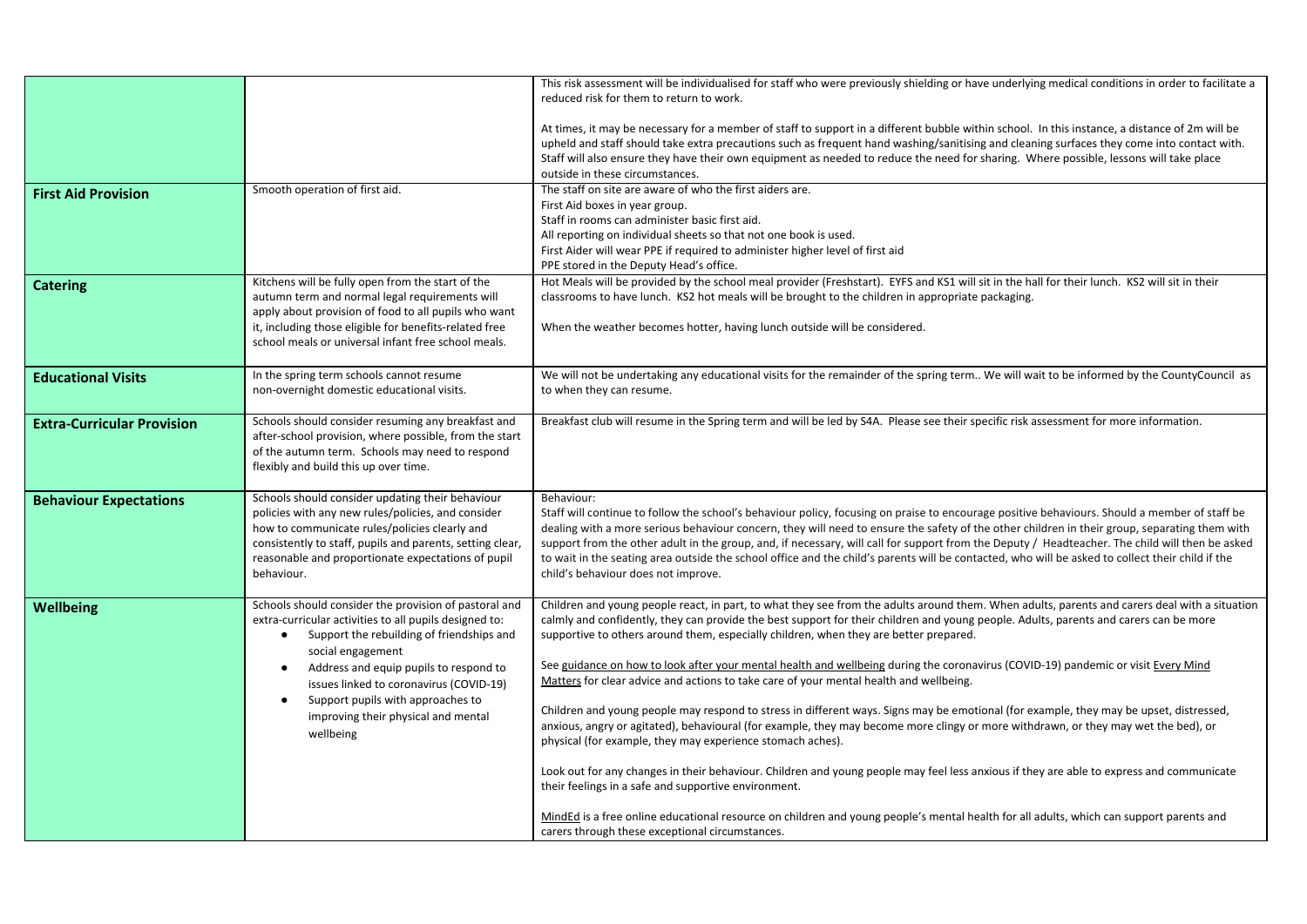|              | All children and young people are different, but there are some common ways in which different age groups may react to a situation like the<br>coronavirus (COVID-19) pandemic.                                                                                                                                                                                                                                                                                 |
|--------------|-----------------------------------------------------------------------------------------------------------------------------------------------------------------------------------------------------------------------------------------------------------------------------------------------------------------------------------------------------------------------------------------------------------------------------------------------------------------|
|              | For 3 to 6-year olds<br>Preschool and nursery children may return to behaviours they have outgrown. For example, toileting accidents, bed-wetting, or being<br>frightened about being separated from their parents or carers. They may also have tantrums or difficulty sleeping.                                                                                                                                                                               |
|              | For 7 to 10-year olds<br>Older children may feel sad, angry, or afraid. Peers may share false information but parents or carers can correct the misinformation. Older<br>children may focus on details of the situation and want to talk about it all the time, or not want to talk about it at all. They may have trouble<br>concentrating.                                                                                                                    |
|              | Time will be dedicated each day to promote wellbeing within class - this will be a whole school consistent approach. Concerns about children<br>will be discussed with parents at the earliest opportunity and a pathway of support sought if required.                                                                                                                                                                                                         |
| Safeguarding | Keeping Children Safe in Education (KCSIE) is statutory safeguarding guidance that schools and colleges should continue to have regard to as<br>required by legislation and/or their funding agreements.                                                                                                                                                                                                                                                        |
|              | Whilst acknowledging the pressure that schools and colleges are under, it remains essential that they continue to be safe places for children.                                                                                                                                                                                                                                                                                                                  |
|              | The way schools and colleges are operating in response to coronavirus continues to be different to business as usual. However, as children<br>return, a number of important safeguarding principles remain the same:<br>the best interests of children must always continue to come first,<br>$\bullet$                                                                                                                                                         |
|              | if anyone in a school or college has a safeguarding concern about any child they should continue to act and act immediately,<br>$\bullet$<br>a DSL or deputy should be available,<br>$\bullet$                                                                                                                                                                                                                                                                  |
|              | it is essential that unsuitable people are not allowed to enter the children's workforce and/or gain access to children,<br>$\bullet$<br>children should continue to be protected when they are online.<br>$\bullet$                                                                                                                                                                                                                                            |
|              | Schools and colleges will have an effective child protection policy in place reflecting business as usual. This should already have been updated<br>to reflect the response to coronavirus.                                                                                                                                                                                                                                                                     |
|              | The school will continue to take the same approach to safeguarding and child protection as usual, with additional considerations and<br>procedures in place as a result of the current situation due to COVID-19.                                                                                                                                                                                                                                               |
|              | The school has adopted a 'COVID-19 outbreak' addendum to our child protection policy as per county model guidance.                                                                                                                                                                                                                                                                                                                                              |
|              | There will be a DSL on site each day where possible. If a DSL is not available on site then they can be contacted via phone. In an emergency<br>the Headteacher at either Grendon Underwood School or Twyford CE School can be contacted.                                                                                                                                                                                                                       |
|              | Staff will continue to report any concerns to a DSL using our school's concerns form, which will be made available electronically to reduce<br>interactions where possible. In the case of an emergency safeguarding concern, face-to-face meetings may be deemed necessary due to the<br>urgency of the situation. Where a DSL must meet with others to discuss safeguarding concerns, every effort will be made to ensure social<br>distancing is maintained. |